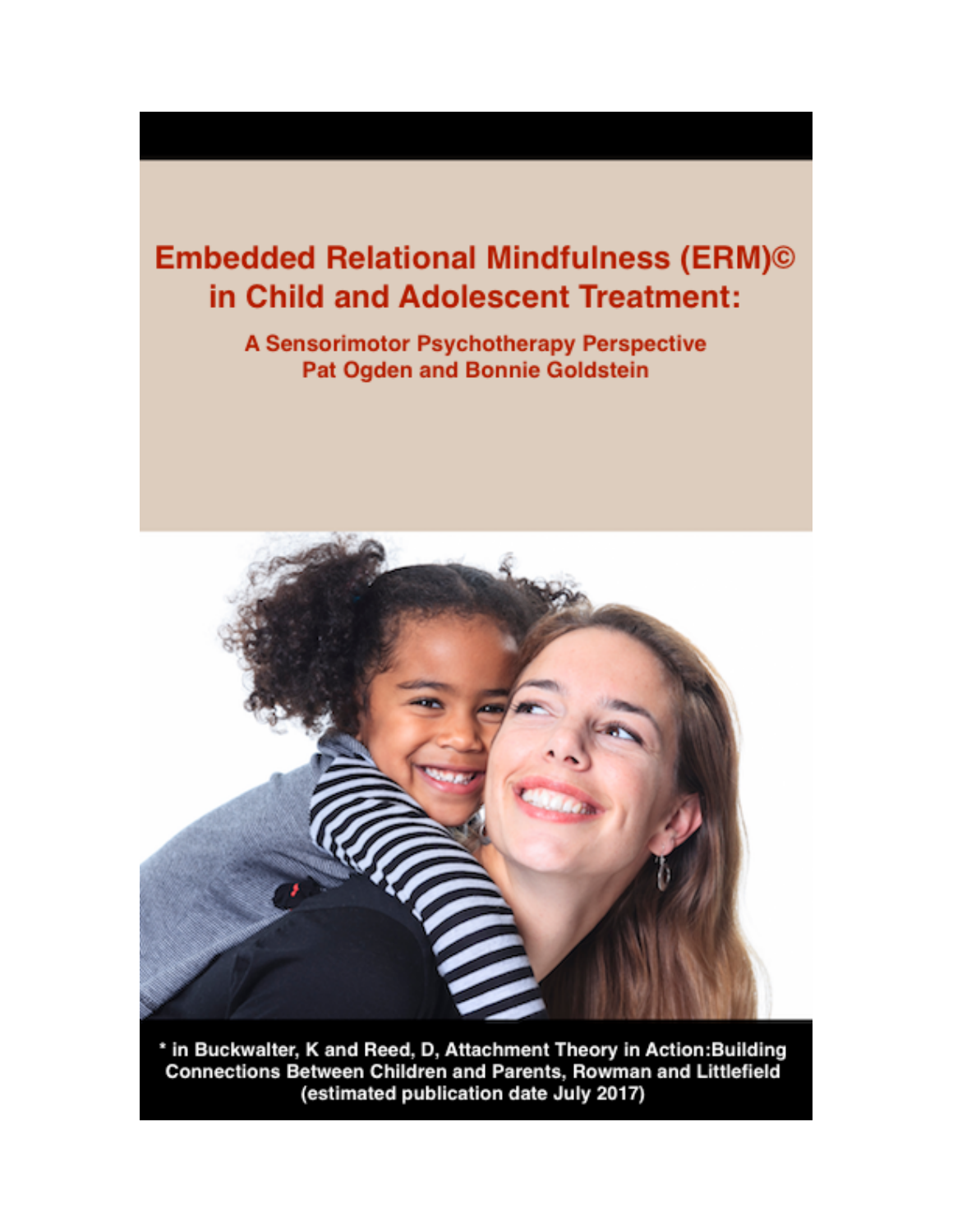# **Embedded Relational Mindfulness (ERM)© in Child and Adolescent Treatment: A Sensorimotor Psychotherapy Perspective**

Pat Ogden and Bonnie Goldstein

*When our body is not at peace, it is hard for our mind to be at peace.*

# *Thich Nhat Hanh*

*Andy wants to hit something...or someone. The sensation takes over his body, rules his actions, and transpires in a milisecond, 0 -to-60 rage. Part of him knows, "I'm going to regret this". But he can't stop. Later that day, He tells himself he'll to do it differently next time. Then...next time comes, and nothing changes. Andy, age 12 struggles with the impulses, sensations, feelings that overtake him in interpersonal interactions. He recalls saying to himself "I'm not going to be like my dad". Yet when he comes to therapy, his first words are "I can't help myself."* 

This chapter offers a unique foundation for treating children such as Andy, addressing both the verbal and nonverbal legacies of trauma and attachment disorders, prioritizing the body's innate intelligence. While many therapeutic interventions depend almost entirely upon verbal narrative, through the lens of Sensorimotor Psychotherapy a bottom-up approach targets the body, in conjunction the verbal narrative as well as prizing the moment-to-moment therapeutic experience, bringing attention to these momentary shifts arising during the session and collaboratively deepening into awareness of interactions between client and therapist.

The body plays a crucial role in regulating behavioral, emotional and mental states. Collaborative therapeutic interventions include mindfully witnessing and supporting the sensations and impulses that arise during Andy's therapy, along with deepening awareness into the progression--both the child's awareness and the therapist noting these experiences as they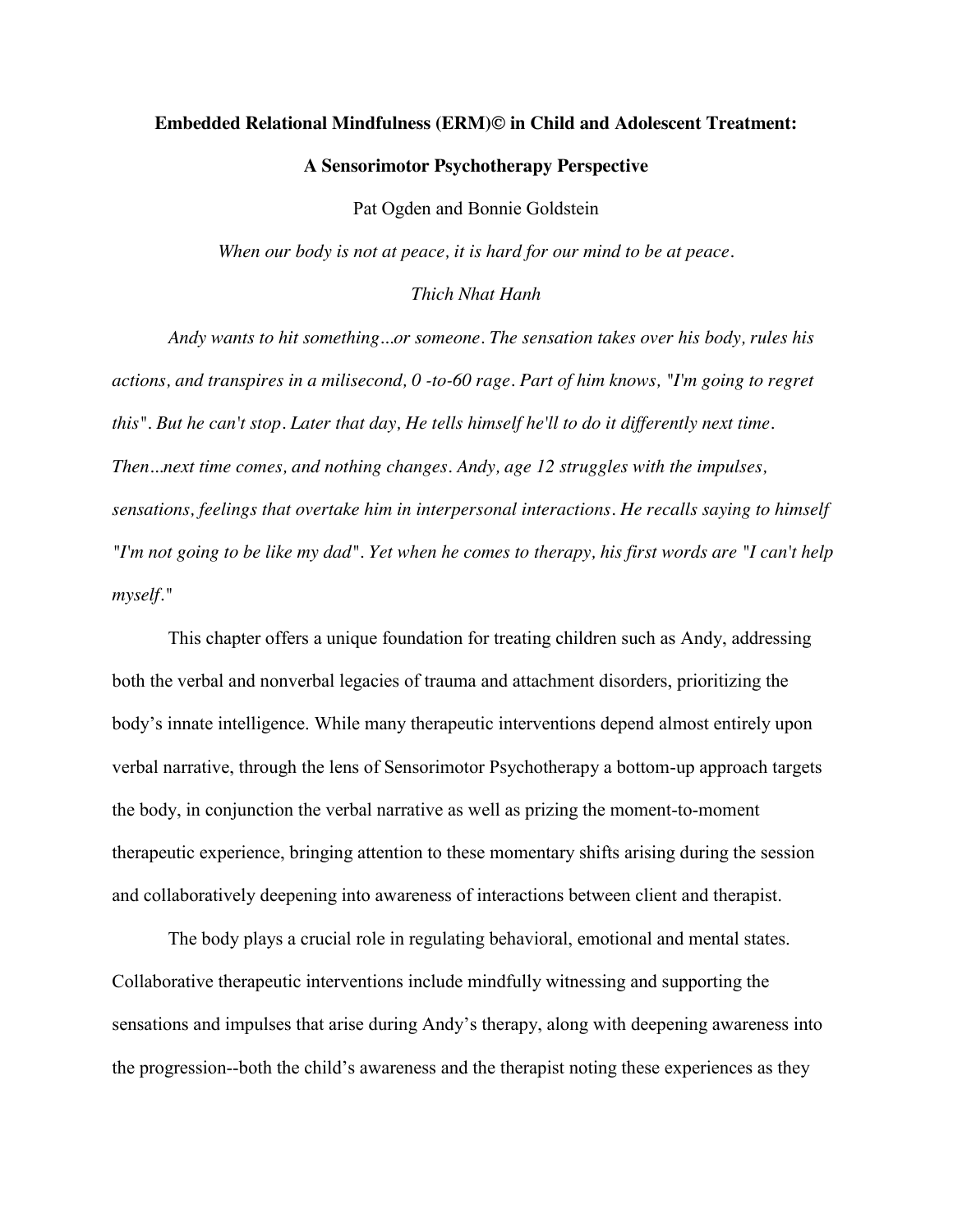arise. Through this approach, physiological and somatic regulatory capacities can be enhanced.

The effects of Andy's traumatic childhood in which he is a victim of physical abuse and witness to domestic violence provides the framework to illustrate a Sensorimotor Psychotherapy approach. We will introduce embedded relational mindfulness one of the foundational elements of Andy's treatment that helps him become more mindful, present, aware and conscious, noticing what is happening within himself and between self-and-other (therapist and group). Collaborative embedded relational mindfulness interventions teaches the child to observe, become curious, make connections, deepen awareness and develop trust that what emerges from within him or herself during this therapeutic journey holds wisdom and healing power.

Children often have difficulty accurately interpreting their life experiences and interactions with others, and this erroneous meaning-making can lead to dysregulation, confusion, and maladaptive behaviors. Examining unresolved past and present conflicts and interpretations helps children understand how the meanings they make can lead to a life filled with unintended choices and possibly unsatisfying relationships.

Psychodynamic therapy and other insight-oriented modalities focus primarily on how meaning making, especially non-conscious meaning making, manifests in a child's present day life through decisions, behaviors, thoughts and dreams. Yet these insight-oriented modalities are limited, especially with our younger clients who do not have an extensive verbal capacity to selfreflect or describe their experience. Additionally, it is the implicit processes that elude language — the memories, feelings, images, movements and body sensations — that contribute most strongly to cognitive distortions, maladaptive behaviors and dysregulated emotions.

Early attachment dynamics are the beginning templates for children's developing cognition, affect array, regulatory ability, and physical patterns. How children make sense of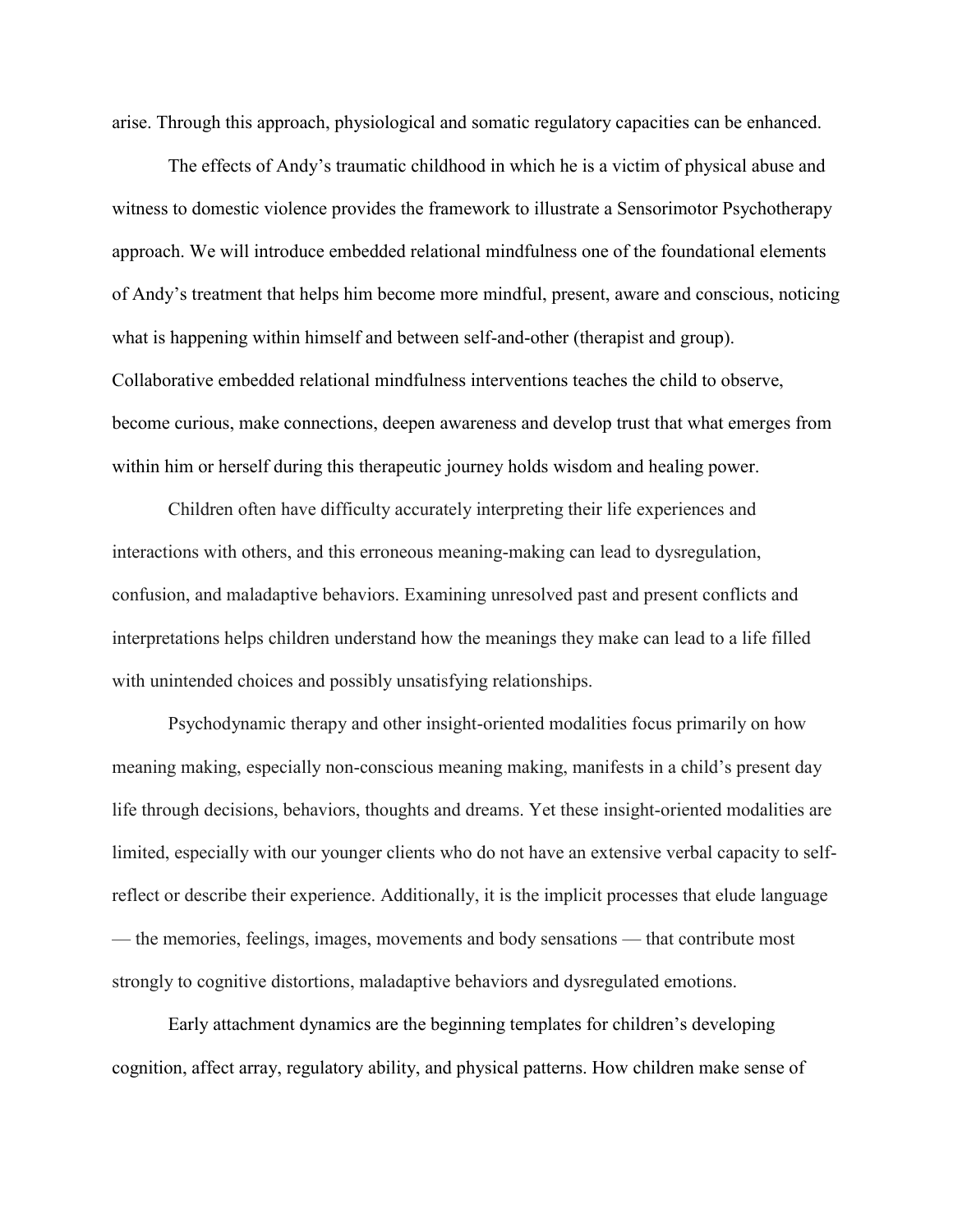early life experiences that either are not remembered consciously or cannot be represented verbally, along with genetics and epigenetics, have overarching impact on the developing child and adolescent. The non-conscious meanings and emotions elicited in early attachment are visibly reflected in posture, physiology, facial expressions, eye gaze, gesture and other body movement, and powerfully underlie the verbal narrative in therapy. Without conscious intent, these implicit processes persist and our younger clients often feel at the mercy of confusing and sometimes overwhelming effects.

Relying on the "talking cure" can be problematic in psychotherapy with children and adolescents, as difficulties developing a coherent verbal narrative may be challenging, with memories less clear, communications problematic, and engagement with the therapist more tenuous. Sometimes memories or details of childhood trauma are difficult to access and events cannot be reflected upon and thus elude revision. Memories may be distorted, based on input of others. They may be dissociated – split off from conscious awareness – as we see with some trauma survivors who "remember" only isolated affective, sensory or motor aspects of their experience. Moreover, attempting to describe the processes that precipitate implicit "remembering" can lead to failure and frustration, resulting in clinical impasses, relational failure, and feelings of inadequacy, both on the part of the therapist and the client.

An alternative to an exclusive focus on insight and verbal language, therapists can capitalize on the language of the body. This rich non-verbal vocabulary exposes a "lifetime of joys, sorrows, and challenges, revealed in patterns of tension, movement, gesture, sorrows, and challenges…" (Ogden & Fisher, 2015, p. 25) Sensorimotor Psychotherapy offers a unique lens through which we can help our younger clients and their families uncover, explore and develop awareness of this somatic reflection of cumulative life experience and implicit processes.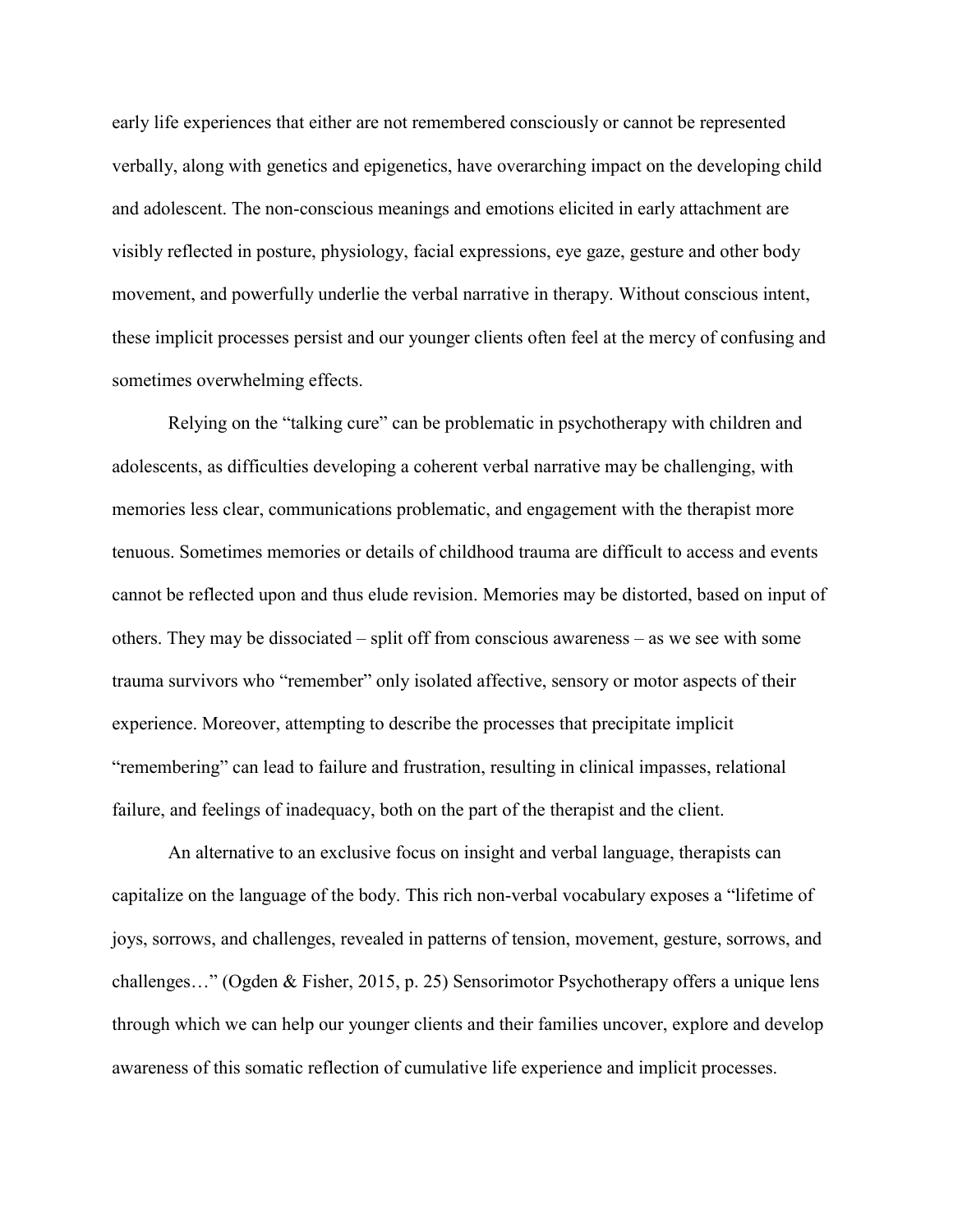Differentiated from most psychotherapy models where the verbal narrative serves as the entry point into the therapeutic process, Sensorimotor Psychotherapy prioritizes the somatic narrative—the story of the body—and the implicit processes this story reflects and sustains. By "working 'beneath the words,' it elucidates ways the body contributes to the challenges of the individual…including aspects that may not be apparent through the lens of more traditional psychotherapies" (Mark-Goldstein & Ogden, 2013, p123). Sensorimotor Psychotherapy looks at how the body holds onto memories and experiences, uncovering ways the body gives access to unspoken, painful, or hidden occurrences that cannot be known or illuminated by "insight" therapy alone.

In addition to the focus on the body's expression, building mindful awareness of the moment-by-moment *experience* of implicit patterns over trying to construct a cohesive narrative, engaging in conversation, or "talking about" can help children and adolescents discover and change the underlying determinants of well-being (Kurtz, 1990; Ogden & Minton, 2000; Ogden, Minton & Pain, 2006; Ogden 2015). Current research has repeatedly validated the effectiveness of mindfulness practices for reducing symptoms of depression, anxiety, pain and trauma in our younger clients, while also improving their ability to tolerate emotions, however unpleasant, thus changing children's experience of themselves and their ability to self-regulate. In Sensorimotor Psychotherapy, the use of mindfulness is foundational to exploring and changing implicit processes.

This chapter illustrates Sensorimotor Psychotherapy's "Embedded Relational Mindfulness<sup> $\mathbb{O}$ " to highlight the wisdom of the body and the impact of primary attachment</sup> relationships in the treatment of child and adolescent clients. Emphasizing a therapeutic alliance and collaborative development of treatment goals, the method blends theory and technique from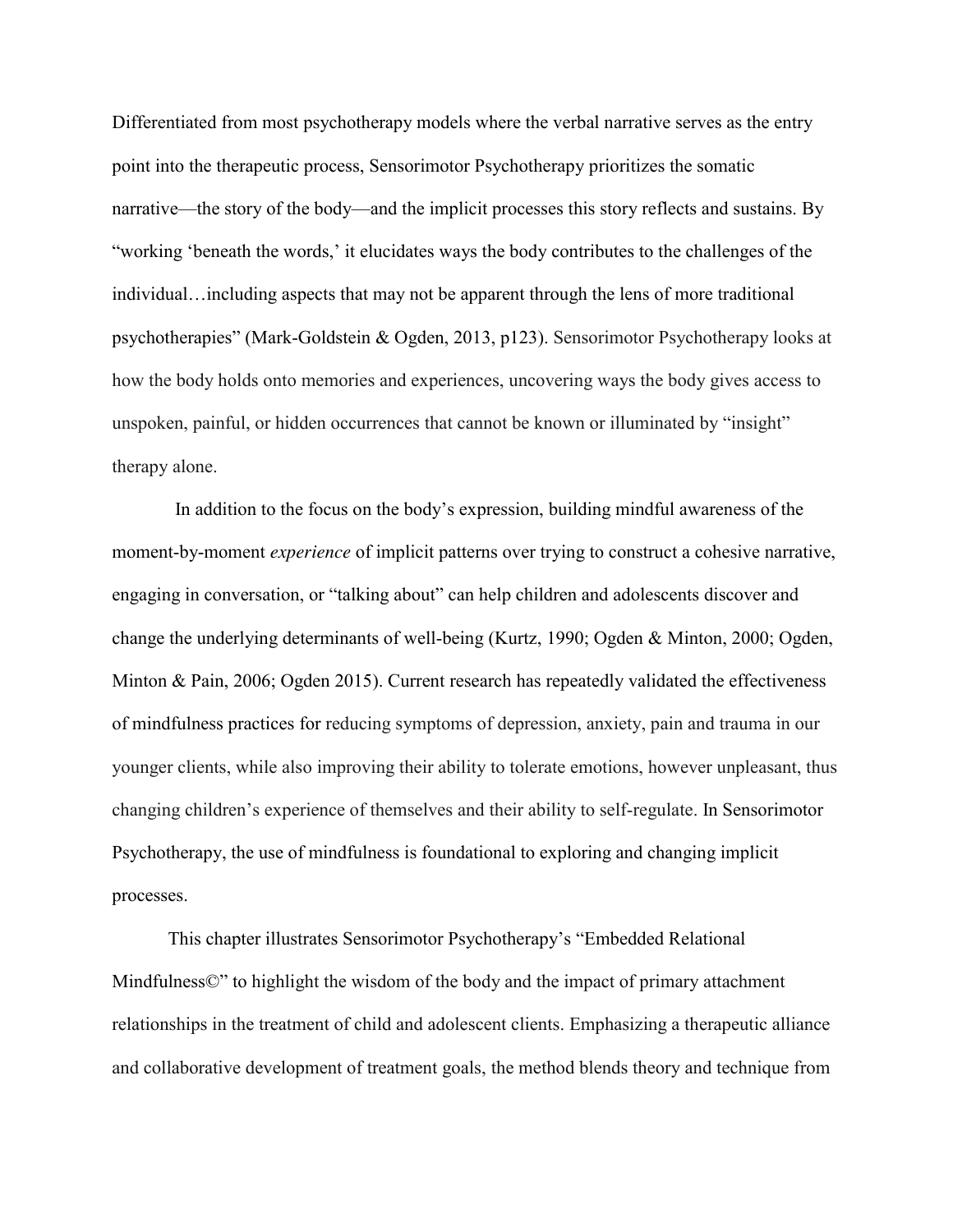cognitive and psychodynamic therapies, and mindfulness practices incorporating both verbal and nonverbal communication. Movement interventions that promote empowerment and competency are introduced, and interventions are adjusted according to particular needs that arise during the session.

Building on the principles of Sensorimotor Psychotherapy and Embedded Relational Mindfulness, this chapter describes a set of skills for using mindfulness to amplify the therapeutic process between therapist and client, and delineates interventions from Sensorimotor Psychotherapy (Ogden, Minton & Pain 2006, Ogden 2014) which address the in-the-moment experience of implicit processes.

# *Embedded Relational Mindfulness*

Conventional mindfulness is typically characterized as a non-verbal, internal endeavor, usually taught as a solitary, silent activity, although often practiced in group settings. Sometimes, mindfulness practices are described as "concentration practices" because they promote focusing attention upon particular elements of either internal experience (such as a mantra, breath or body sensation) or the external environment (e.g., sound, music, or candle flame). Williams and colleagues depict mindfulness as "the awareness that emerges through paying attention on purpose, in the present moment, and non-judgmentally to things as they are," a perspective that takes into account internal experience as well as "those aspects of life that we most take for granted or ignore" (Williams et al, 2007, p. 47). Mindfulness practices often encourage openness and unrestricted receptivity to whatever arises.

Building on these perspectives, Ron Kurtz (2004) described mindfulness in the following way: "to be fully present to our [internal] experience, whatever it is: our thoughts, images, memories, breath, body sensations, the sounds and smells and tastes, moods and feelings and the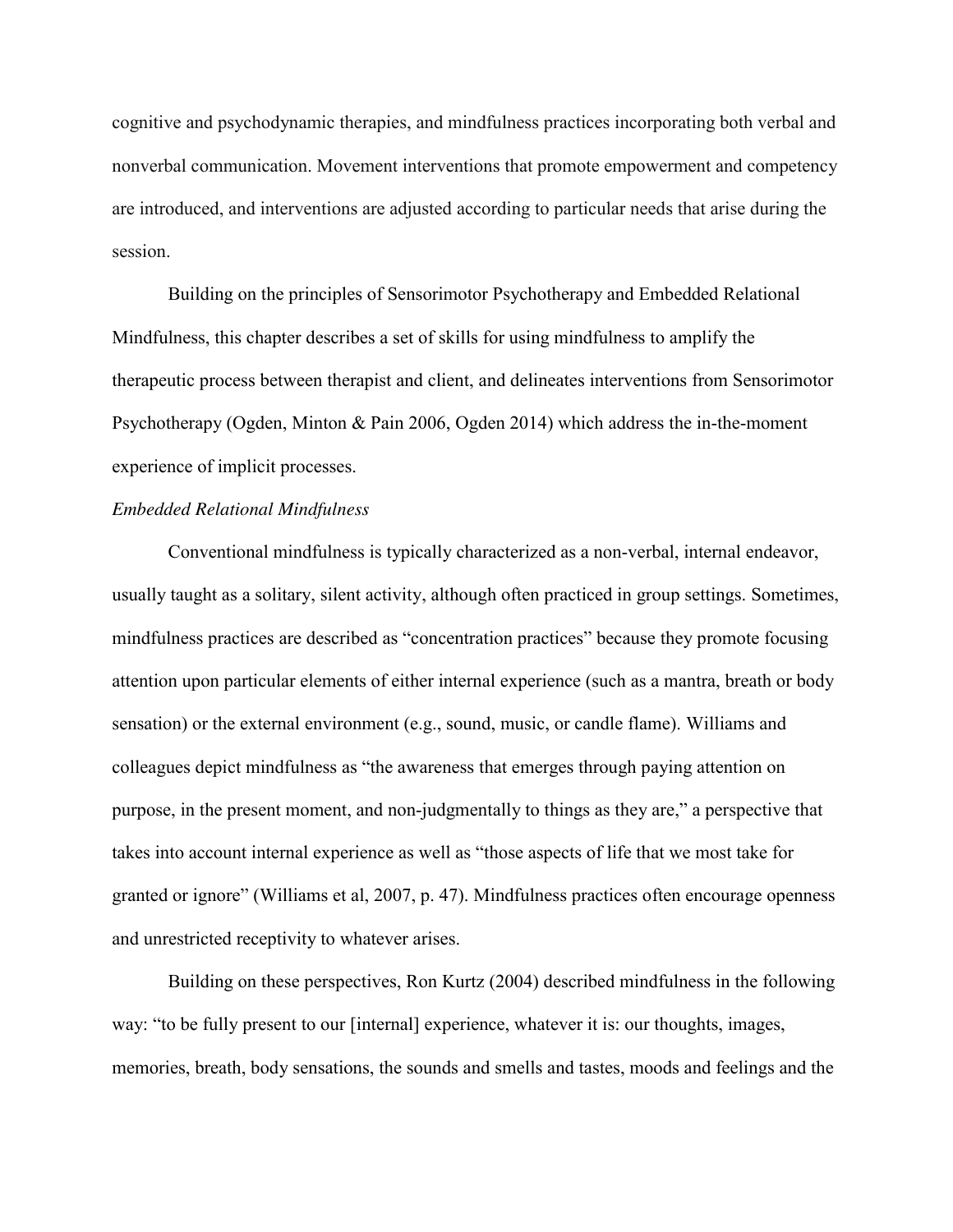quality of our whole experience as well as of the various parts. Mindfulness is not our notions about our experience, but even noticing the notions" (2004, p.39).

Drawing on the work of Kurtz, in Sensorimotor Psychotherapy mindfulness is not practiced as a solitary activity, nor is it taught through structured exercises. Instead, it is integrated with and embedded within what transpires moment-to-moment between therapist and client through the co-created relationship. Therapists encourage clients to observe internal experience in the present-moment, and verbally share what they observe as their experience is occurring. Thus, embedded relational mindfulness encompass several critical elements: the therapist observes the visible elements of clients' here and now experience, directs children to become aware of their present moment experience and asks them, when possible, to verbally report to the therapist what they notice.

To work with mindfulness, it is essential to pay attention to five "building blocks" of present-moment internal experience – emotions, thoughts, five sense perception, movements and body sensations (cf. Ogden, Minton & Pain 2006; Ogden 2014). These building blocks are elaborated in Figure  $1$ :<sup>1</sup>

#### **Insert Figure 5.1**

In Sensorimotor Psychotherapy, the focus of therapy is not only on the verbal narrative, but also on the present moment building blocks that illuminate implicit effects of trauma and attachment failure as well as those that reflect self-regulatory resources, positive affect, competency, and mastery. Together, therapist and child or adolescent become mindful of the building blocks, collaboratively identifying them (Ogden et al 2006, Ogden, 2009; Ogden et al 2012).

<sup>1</sup> Figure 1 design: Anne Westcott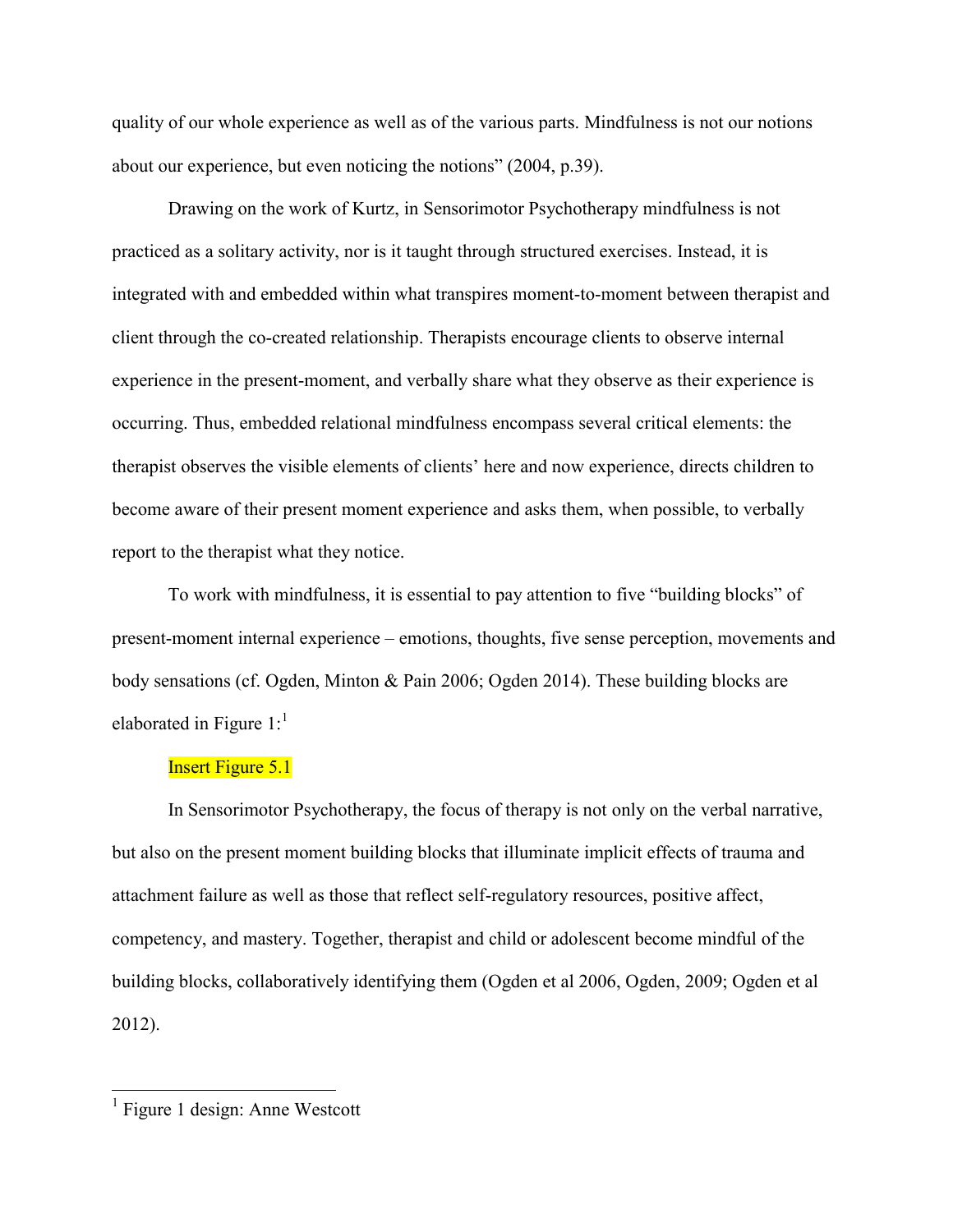Introducing Mindfulness to our younger clients is facilitated by evoking their curiosity. Kurtz suggests that mindfulness is "motivated by curiosity" (Kurtz, 1990, p. 111). The therapist helps children cultivate attitudes of curiosity and develop "the skill of seeing [the] internal world, and … shapes it toward integrative functioning" (Siegel, 2010, p. 223).

#### *Directed Mindfulness*

Unrestricted mindfulness toward any and all of the five building blocks may be disturbing and overwhelming to children, often proving problematic, as judgment, self-criticism and further dysregulation may arise. To help prevent this, the Sensorimotor Psychotherapy approach employs mindfulness in a very specific way, termed "directed mindfulness," which entails carefully and firmly directing the patient's mindful attention toward one or more of the five building blocks considered important to therapeutic goals (Ogden 2007; 2009; 2014). Ogden and Fisher (2015), state "Critical to [the therapeutic] process is the therapist's purposeful influence on clients to attend to specific elements of their internal experience. Instead of allowing clients' attention to drift randomly toward whatever emotions, memories, thoughts, movements or sensations they might be drawn to, therapists purposefully use 'directed mindfulness' to guide the patient's awareness toward particular elements of internal experience"  $(p 42)$ .

Children can be triggered by reminders of past trauma or attachment failures such as intrusive images, smells, sounds, disturbing body sensations or movements. Andy, age 12, a victim of physical abuse and witness to domestic violence (described in detail later in the chapter), stated, "I know I'm not a bad person, but my anger takes over, running through my body, and I feel myself shaking with rage." Directed mindfulness was used to advantage when Andy's overwhelming anger emerged during the session. His therapist directed his mindful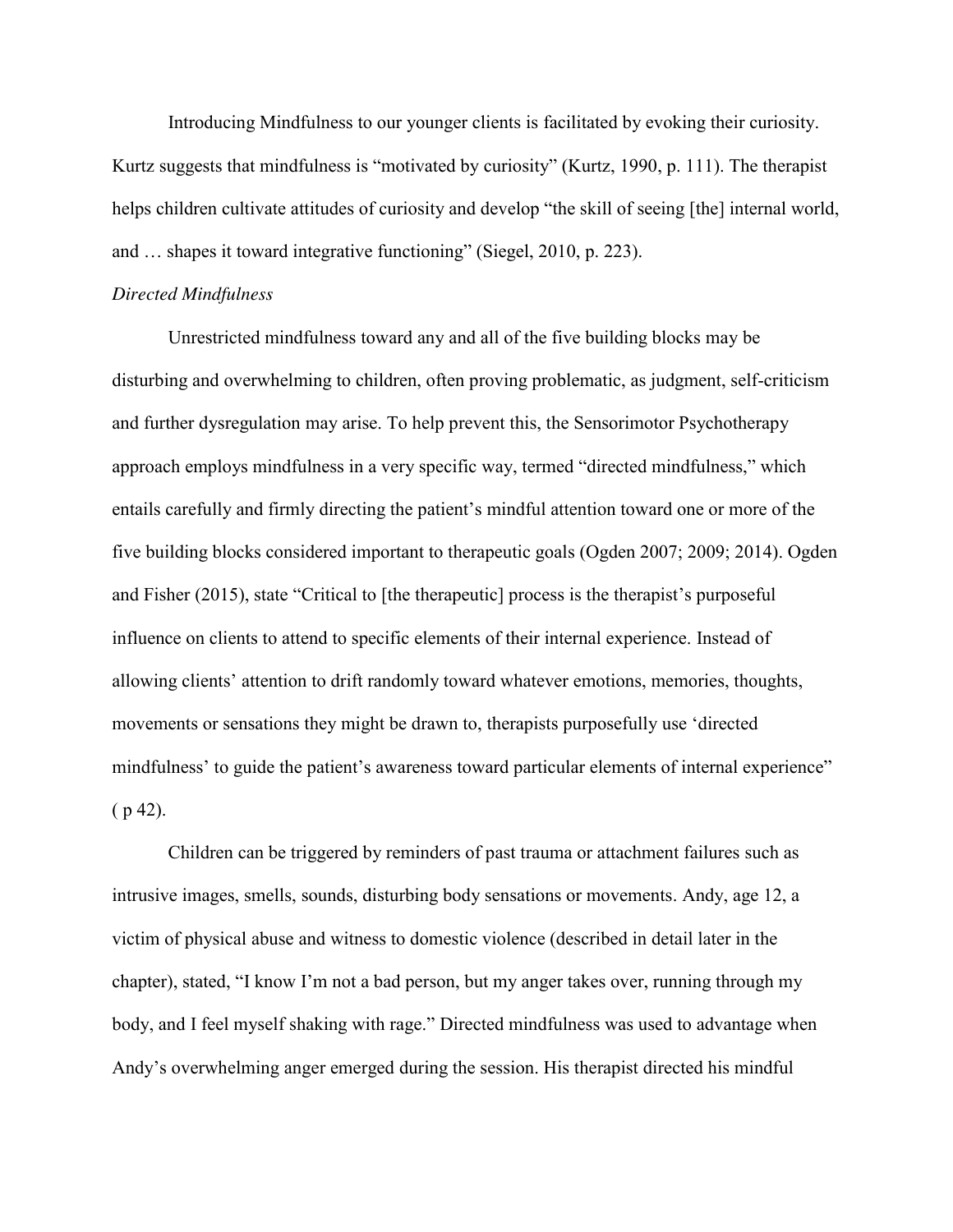attention to the sensation in his legs, in order to support a sense of grounding in the present moment. Fostering Andy's awareness of this somatic resource enhanced his ability to selfregulate and provided a tool he could use in subsequent bouts of rage.

# *Therapeutic Skills that Foster Embedded Relational Mindfulness in Child Treatment*

To explore our clients' present moment experience, Sensorimotor Psychotherapy employs a set of specific therapeutic skills (Kurtz 1990; Ogden, Minton & Pain 2006). These skills are as follows:

### Track:

Close observation of the fluctuation of the five building blocks is one of several foundational skills of embedded relational mindfulness. Tracking entails noticing the child's unfolding experience of body sensations, movements, five-sense perceptions, emotions and thoughts in response to particular stimuli, such as a description of past trauma or current difficulty, or to a particular intervention. The clinician is watchful for changes in sensation (like blushing), internally generated perceptions (verbal description of images, smells, tastes, sounds), shifts in movement (facial expression, posture or gesture), emerging emotions (tearfulness or a change in the child's prosody), or beliefs and cognitive distortions that emerge as children describe their experience. The relationship among the building blocks is noticed. For example, the thought "I'm a terrible person," may be expressed as a child reports the image of his father's angry face arising when he thinks of a time when he accidently offended his dad. At the same time, feelings of sadness and hopelessness may be reflected in the child's slumped over body and sad facial expression.

#### Contact Statement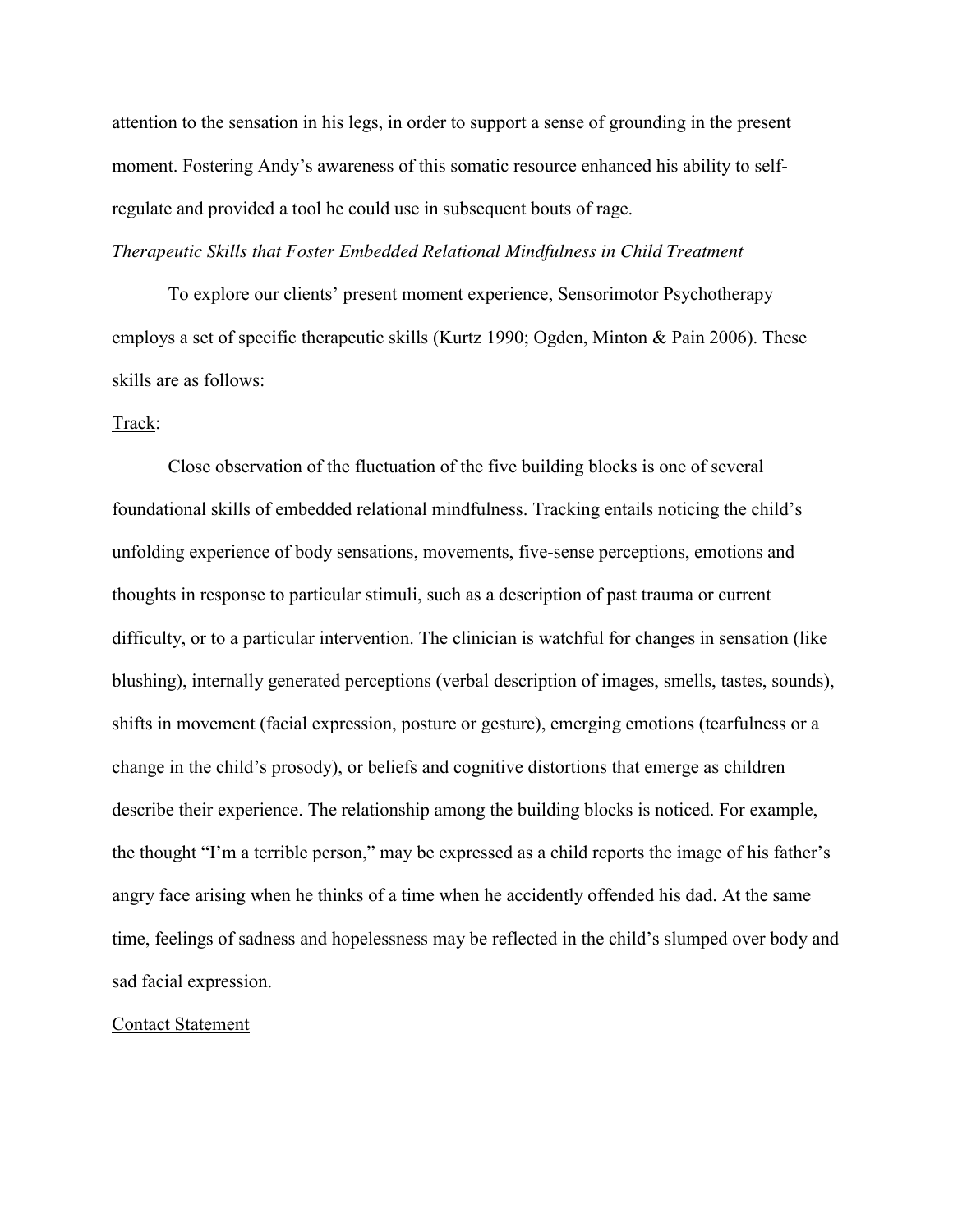The second skill of embedded relational mindfulness is for the therapist to name what has been noticed, through a "contact statement." Since the building blocks often occur outside of awareness, these present moment experiences are often unnoticed by the child until the therapist brings attention to them. Examples of contact statements are: "As you see your father's angry face, your posture seems to slump", or "You seem to feel helpless right now." Contact statements should convey empathic understanding of the child's experience (Kurtz 1990, Ogden et al 2006). Thus is it not only the words therapists say, but also the non-verbal body language, affect, and prosody that communicate understanding, and therefore promote a sense of safety and foster engagement.

Contact statements that communicate that the therapist understands the child's narrative ("That must have been so hard for you"), used across all therapies, are critical to convey that the therapist is following the details of the child's story. But to evoke mindfulness, the therapist must also provide contact statements reflecting present moment *experience*. Only reflecting the narrative suggests that the verbal story, rather than present moment experience, is of greatest import, fueling continued conversation, however contacting present experience — essential in Sensorimotor Psychotherapy — teaches the child mindfulness—to pay attention to the here and how fluctuation of the five building blocks.

#### Frame

Highlighting here-and-now experience paves the way to define or "frame" the focus of mindful attention. The therapist and our younger clients collaborate to determine what to explore, which establishes a certain direction for the session in general – whether to start by exploring the present moment experience, or instead explore resources such as relaxation, a sense of joy, a "positive" cognition, or a peaceful image.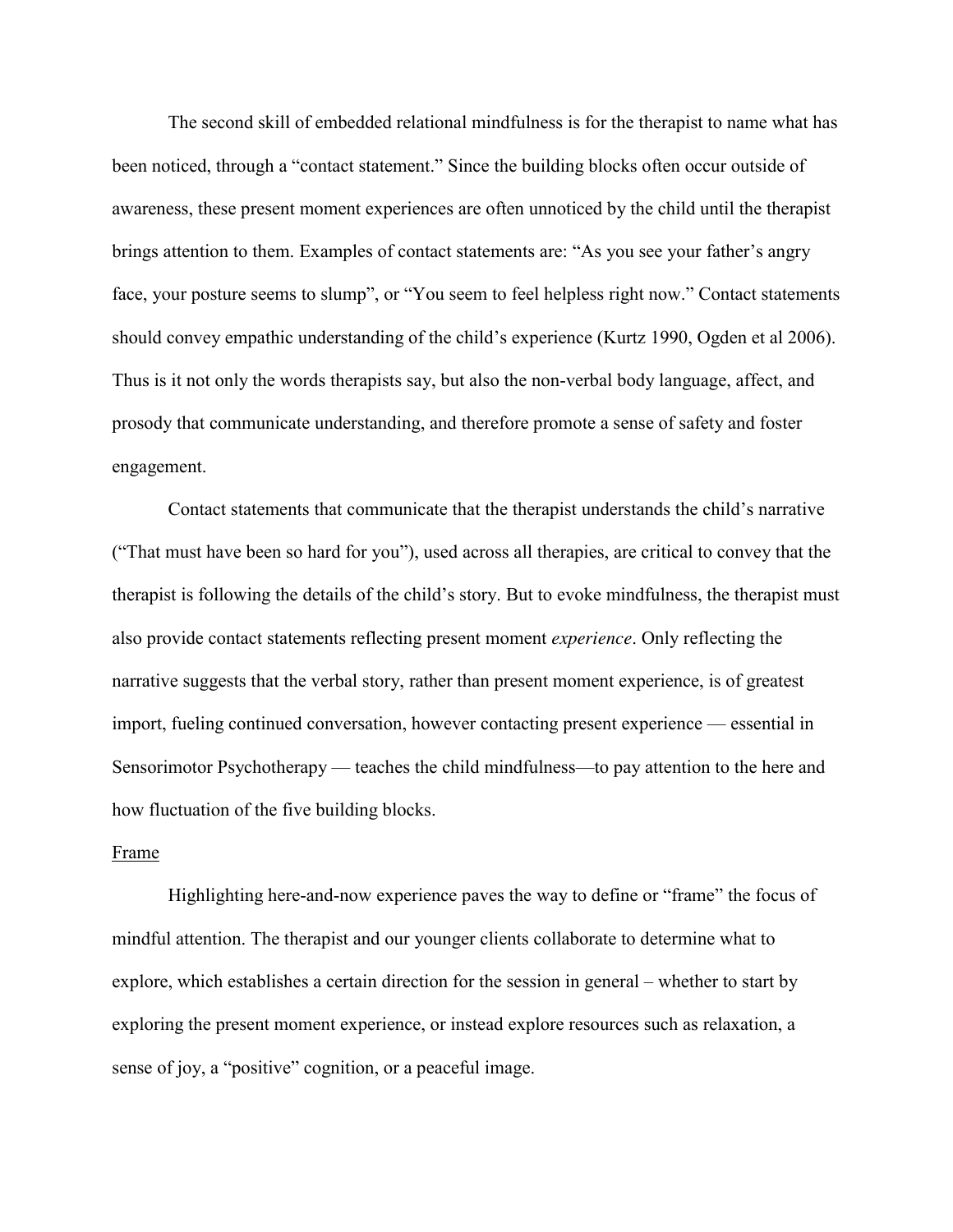For example, as the child discusses an image or memory, the therapist may track and contact shifts that arise ("It seems you tighten your shoulders when you talk about this memory"). Suggestions such as "Let's find out more about that slump in your posture" become the frame. If the child nods or agrees, his or her posture then becomes the focus of mindful attention

#### Mindfulness Questions

Mindfulness questions are asked only after the therapist tracks, contacts, and frames collaboratively with the child or adolescent. For example, if tension in the arms is contacted and framed, mindfulness questions might be, "As you sense that tension, can you tell if it is pulling up, or in, or forward? Is it the same in both of your arms and hands?" Alternatively, thoughts can provide abundant opportunities for mindfulness questions. For example, if the thought "I know I'm not my father, and I can control my anger and I'm not going to hurt anyone" arises, the induction to mindfulness might be a, "Stay with that thought…'I know that I'm not going to hurt anyone. I can control my anger' – what emotions or body changes do you notice?"

# **Experiments**

Therapeutic experiments are conducted to make discoveries about the client's internal organization of experience. For example, a therapist might say, "Repeat the words "I can control my anger," in your mind, and let's notice what happens —what images, body sensation or emotions come up by themselves?" which fosters awareness of the spontaneous emergence of the building blocks in response to a particular stimulus (e.g., the thought "I can control my anger"). Any one of the building blocks can be used as an experiment (What happens when you make that movement? When you see the image of your father's angry face? When you feel sad?) The phrase, "What happens when . . . " is used to set up the experiment, and instructs the client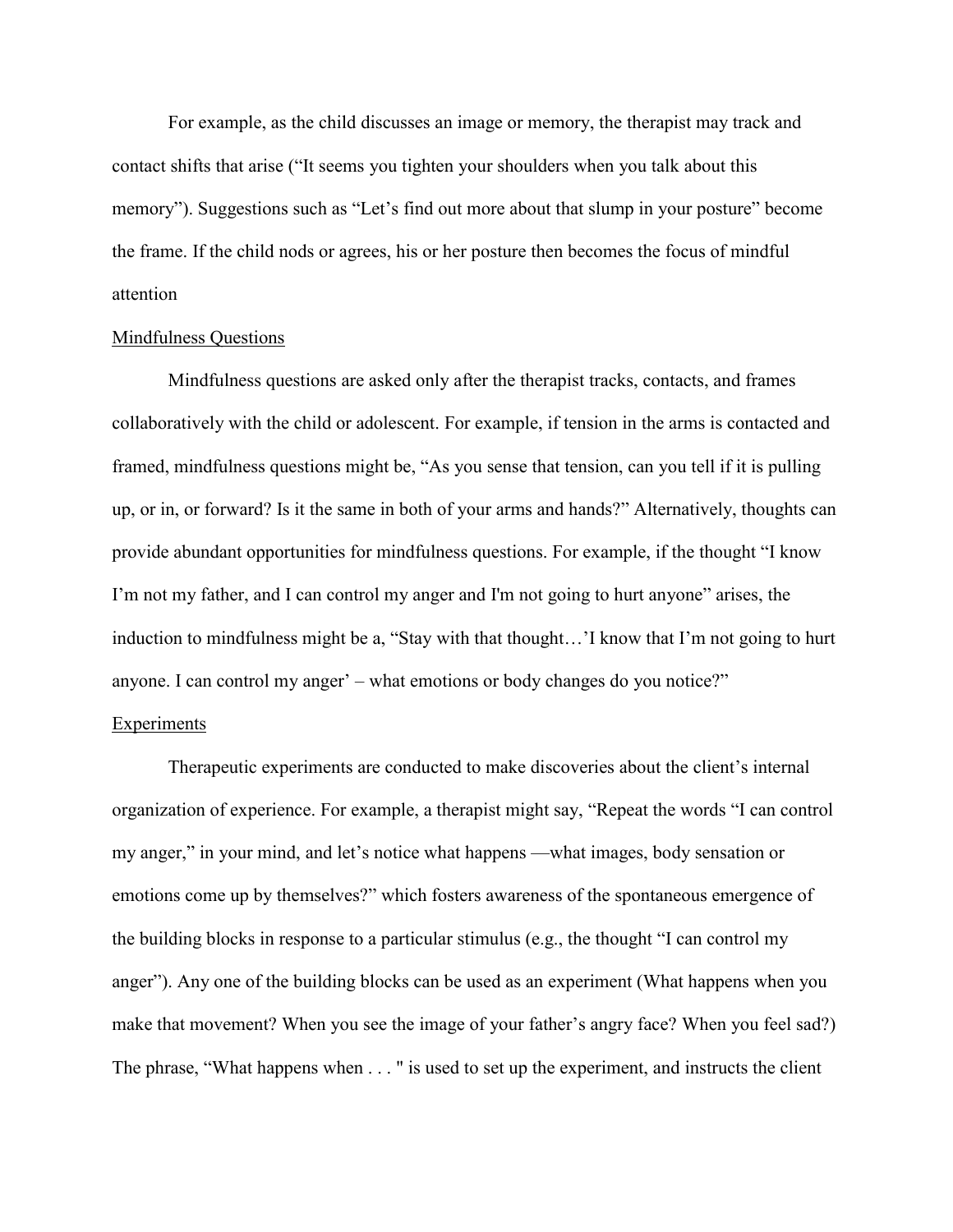to observe the effect of the experiment on body and mind: how he or she organizes internally in response to the experiment. Therapeutic experiments stimulate curiosity by inviting exploration and discovery without investment in a specific outcome, an attitude that renders "right" and "wrong" irrelevant because whatever the client experiences is grist for the therapeutic mill.

# *Case Example: Andy*

In this section we will illustrate embedded relational mindfulness skills in the treatment of 12-year-old Andy, a victim of physical abuse and witness to domestic abuse. Sensorimotor Psychotherapy follows a phase-oriented treatment approach, identified by Janet (1898) as having three phases: symptom reduction and stabilization; treatment of traumatic memory; and personality integration and rehabilitation, all of which will be briefly illustrated. Andy gets angry in ways that are similar to his father, and currently his escalating anger is overwhelming to him and results in a cascade of disruptive, dysregulated behaviors.

Andy's unbridled anger was hurtful with his friends, his teachers, his basketball coach, and his mother and repeatedly landed him in the principal's office at school, after which he was referred to therapy. He said he wanted to control what he called "the monster-in-the-box."

The first essential step in helping Andy become mindful was to track and contact his present moment experience. To do this, the clinician might point out, "You seem to be feeling upset right now as you talk about it. It looks like you've stopped breathing;" "You're getting more tense, huh". These statements naturally bring the child's attention to his here and now experience of the building blocks.

After tracking and contacting present experience, the therapist suggested a frame for their first session by saying, "Let's explore this part of you that gets so angry—what you call 'the monster-in-the-box'" with the intention of helping Andy learn self-regulating skills that would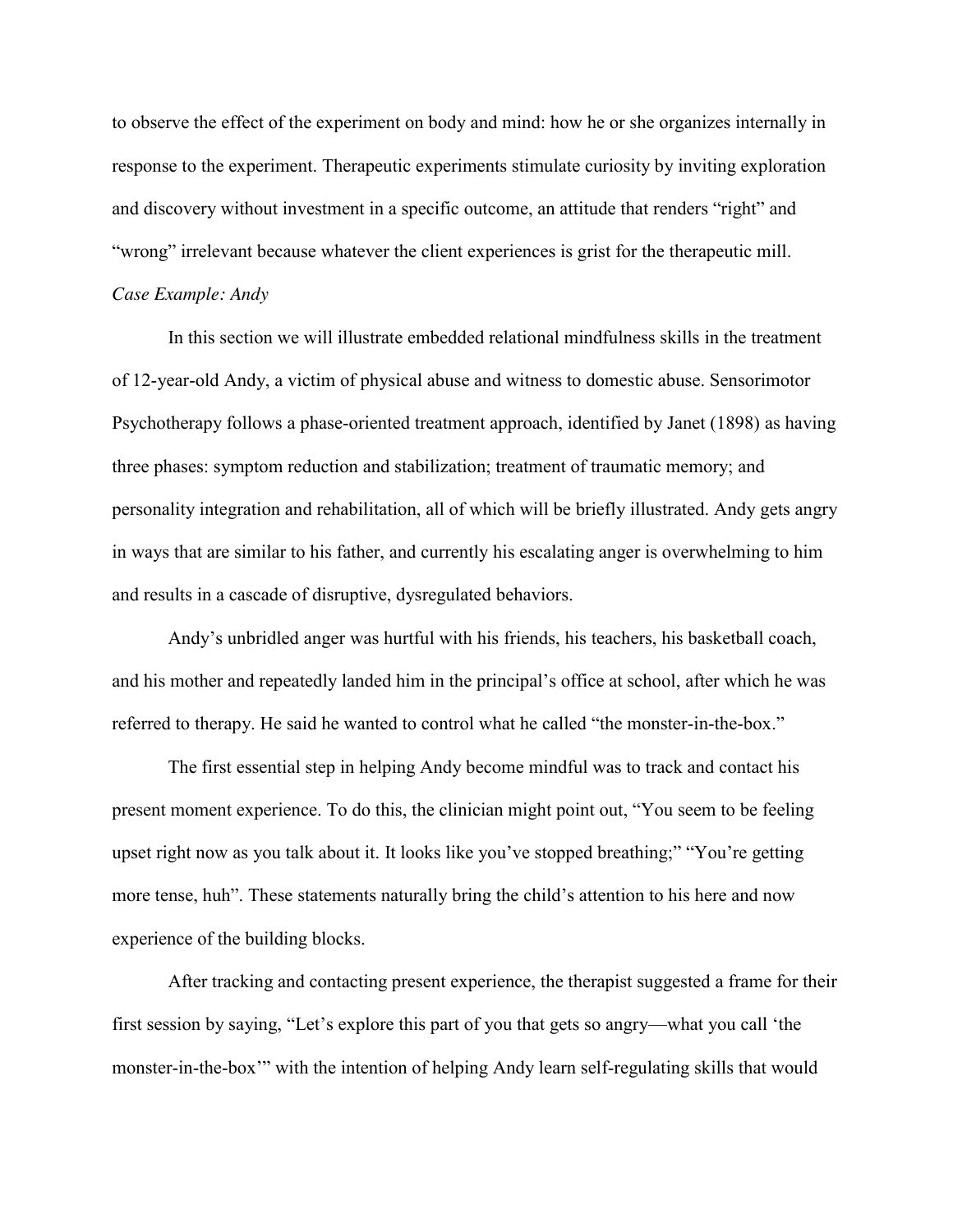meet the goal of stabilization for Phase One treatment. Andy agreed, saying that ever since one of dad's rageful evenings he'd been working hard to keep "the monster-in-the-box." He told his mother, "I'm not going to ever be like dad."

Andy's therapist turned this statement into an experiment, asking him to repeat the words and see if his body or feelings were affected. This experiment brought tears, which Andy wiped away saying, in an angry voice, that he had not been able to stop himself from being like his dad.

More contact statements with present moment building blocks, such as, "You're in a lot of pain," "You sound a bit angry," and "Your body seems to be curling up" helped Andy become mindful of both his emotions and his body. He seemed to visibly grow smaller, curled up even more, hunched his shoulders and balled his fists tightly. The thread of meaning-making was heard in Andy's words ("I am a monster") and his prosody (said in a self-deprecating, but angry manner). Tracking and making contact statements with specific elements of Andy's present experience ("You feel bad about yourself, huh") eventually led to deeper meaning as Andy said, "I am a bad person like my father." A few minutes later, his therapist tracked and contacted that Andy's legs were shaking ("I notice your legs are shaking"), which helped Andy identify that he was feeling very angry. Collaboratively refining the frame ("Let's focus on how his anger lives in your body"), was followed by directed mindfulness questions: "What happens when you sense that feeling in your legs? Can you describe that shaking? Do you feel it equally in both legs?"

As Andy turned his attention to his legs, his therapist tracked that the shaking increased and his agitation escalated. Realizing that this was an opportunity to teach Andy a body-based skill, or somatic resource, to regulate his anger, she refined the frame further by gently redirecting Andy to an experiment ("Let's find out what happens when you press your feet into the floor"). Andy sat up taller as he followed her suggestion. After a few minutes of pushing his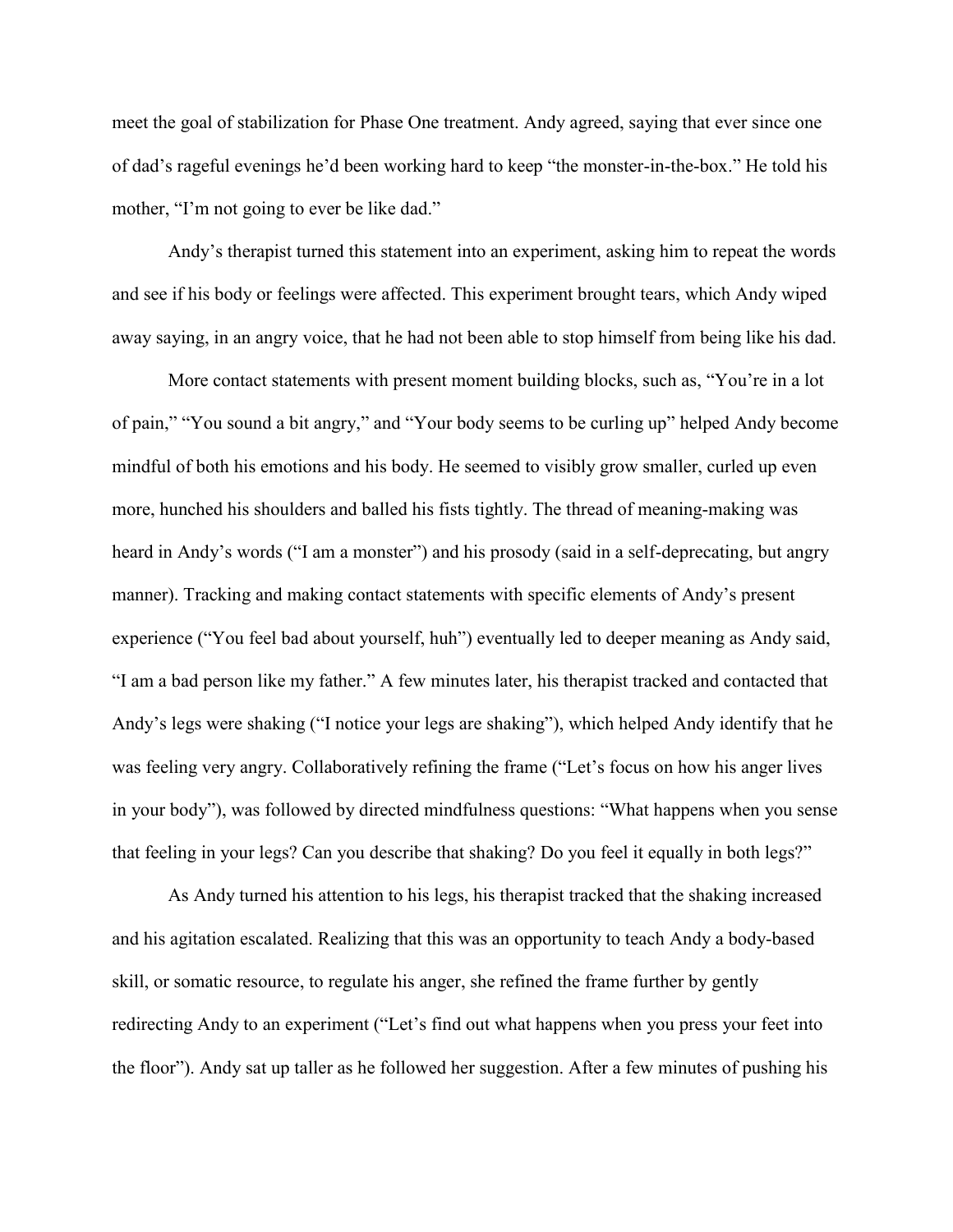feet into the floor, he said that he felt his anger washing away, with an accompanying hand gesture of waving, and the sound of swooshing. This taught Andy a somatic resource to help him regulate his anger, and his therapist encouraged him to practice pushing his feet into the floor at home, with and without shoes and discover which he liked better. Andy liked without shoes best, and was able to utilize this resource to help him control his anger.

Initially, Andy was not interested in addressing the memories of his father's ranting, raving, violent behavior. Yet as trust developed with his therapist, he shared a forgotten incident, which enabled Phase Two treatment of resolving traumatic memory. He recalled a time that he reached out for help, dialing 911, and then quickly hanging up (unaware that if one dials 911, the response team will trace the call and visit the caller). Andy remembered his father's submissive behavior toward the police, but he also recalled the violent rage, depicted in his eyes, as they bore down on Andy in the presence of the police. He remembered feeling both terrified and empowered by his calling 911 — even though he hung up moments after dialing.

As he remembered this incident, his therapist tracked that his posture shifted: he sat up tall, head held high. He was unaware of these shifts in posture until she named, or contacted, them by saying "As you remember this incident you seem to straighten up." Andy became curious and sat up even taller. His therapist, capitalizing on this opportunity to use his aligned posture to mitigate Andy's self-deprecating meaning making, turned this action into an experiment ("Notice what happens when you sit tall—what happens in your body, or how do your emotions or thoughts change?"). Andy reported feeling strong, a calm yet powerful feeling, generated from his own shifts in posture. With a little smile, he said tentatively that he felt good about himself.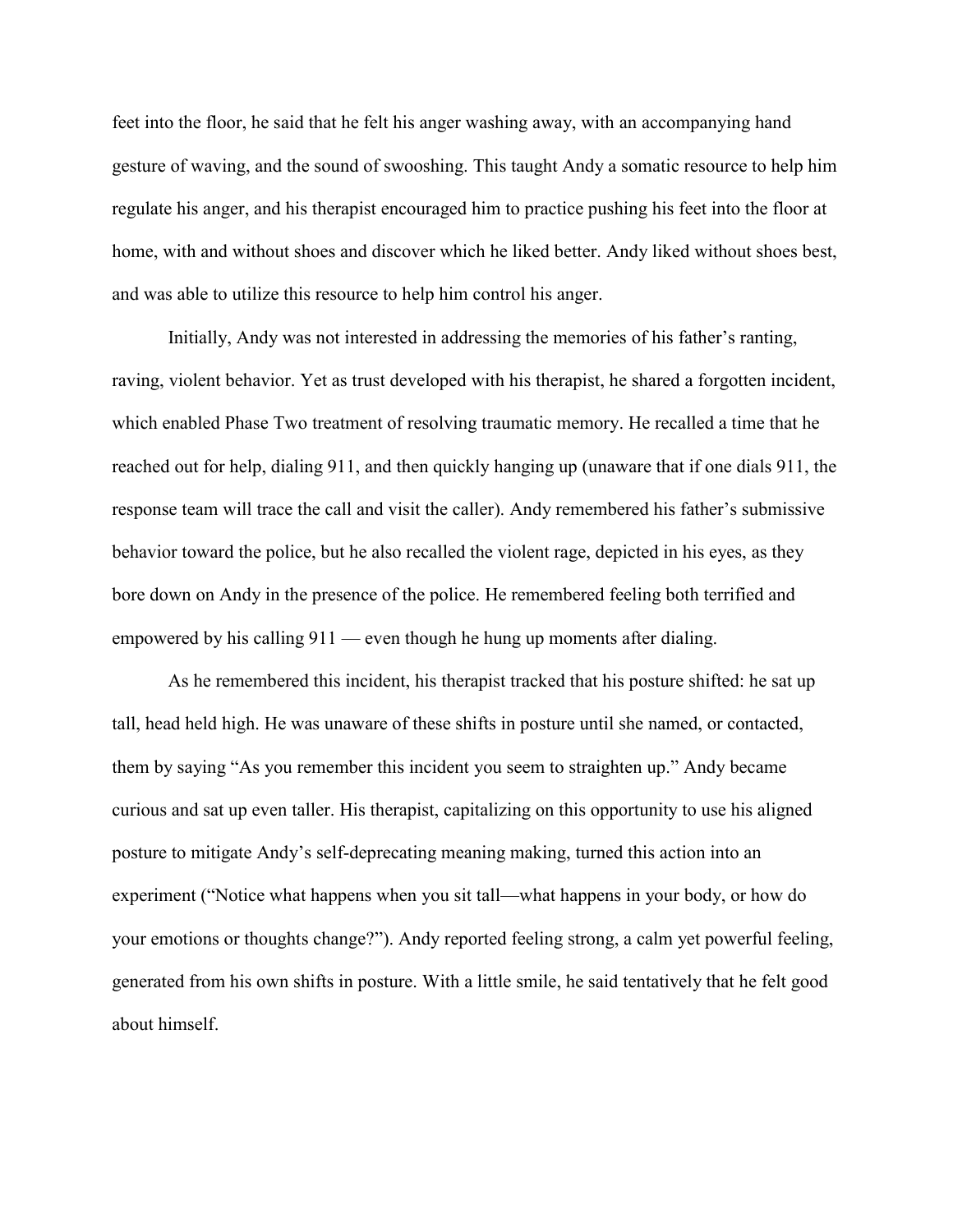Later in therapy, as Phase Two treatment continued, Andy recalled a particularly difficult evening where he watched his dad hit his mother and storm out of their home. Tracking and contacting Andy's hands growing tense and his fists curling into a ball, evoked his curiosity about this physical response that was unbeknownst to him prior to his therapist pointing it out. Therapist and client agreed that this tension would be the frame for the session. Using directed mindfulness questions targeted towards the frame ("What happens when you sense this tension? Is the tension in both arms or hands equally? How is it pulling?") helped to shift the focus from the conversation about his father's violence and the upsetting memories that felt overwhelming to specific here-and-now manifestations of his body's response during his recollections.

Through directing Andy to sense, or become mindful of, the tension that was emerging from within his body, all on it's own, led to his fists tightening and untightening, and he said "I wanted to kill him" (his father). Recognizing the tension as indicative of an instinctive defensive response (to fight), accompanied by anger, provided an opportunity to mindfully explore Andy's physical impulses. Redirecting his attention exclusively to his body, his therapist said, "Take your time, just sense your body." Gentle suggestions such as "Let's put the image of your father aside for now and just follow what your body wants to do" allowed Andy to become aware of the physical impulses of wanting to hit out. As his therapist held a pillow so that Andy could slowly execute a pushing motion, she asked him to describe how it felt, and he said, "This feels good!"

Directing mindful attention to his body led to his rediscovery of powerful yet regulated feelings and action, and the memory of prior times that he was able defend himself and protect his mother. It was important that Andy experience his anger as regulated and powerful, rather than dysregulated and troublesome, as it had been in his current interactions. In turn, his anger diminished, the meaning that he had made about himself (that he was a "monster") dissipated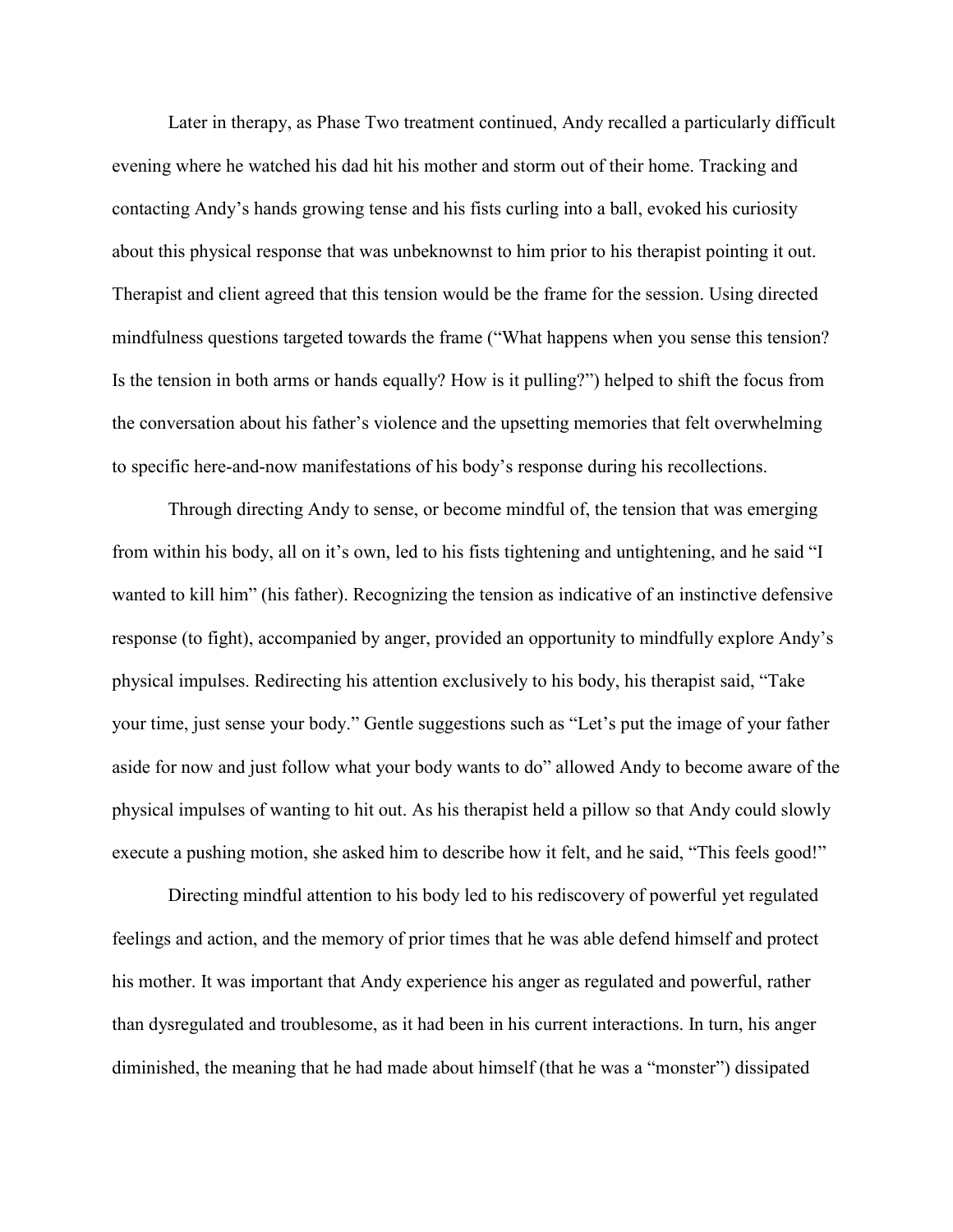and his mother reported that there was a marked improvement in behavior at home. Over time, his teachers also reported dramatic reduction in interpersonal conflicts as he seemed better able to control his anger.

Phase Three treatment goals include increasing capacity for relationships with others and resolving attachment issues. Mindful exploration of relational tendencies can be fostered with younger children through inviting them to explore the therapeutic relationship itself. This can include the incorporation of proximity-seeking actions (Ogden 2014).

Andy's therapist encouraged him to notice what happened inside his body when he explored the proximity seeking action of reaching out towards her. Note that Andy was originally reluctant to come to therapy, initially refusing to get out of the car, ranting and raging to his mother that he didn't want to talk to another person that "she made him see." Andy had had a series of other therapeutic experiences, including one mandated by child protective services following a physical altercation and raging interchange between his parents.

The movement of reaching seemed to make him feel uncomfortable, and his therapist suggested that instead of reaching towards her with his arm, he select one of the beanie babies (small stuffed animals) and pass it to her. As Andy reached out, a self-protective part seemed to emerge, and his action was inhibited (he started to reach out with the beanie baby, and then abruptly stopped and looked away). He reported that he didn't want to do the exercise.

Exploring actions that are alternatives to habitual action, can bring forward parts of the patient that are "inhospitable and even adversarial, sequestered from one another as islands of 'truth,' each functioning as an insulated version of reality" (Bromberg, 2010, p. 21). In Sensorimotor Psychotherapy, one aim is to illuminate these habitual actions, bringing them into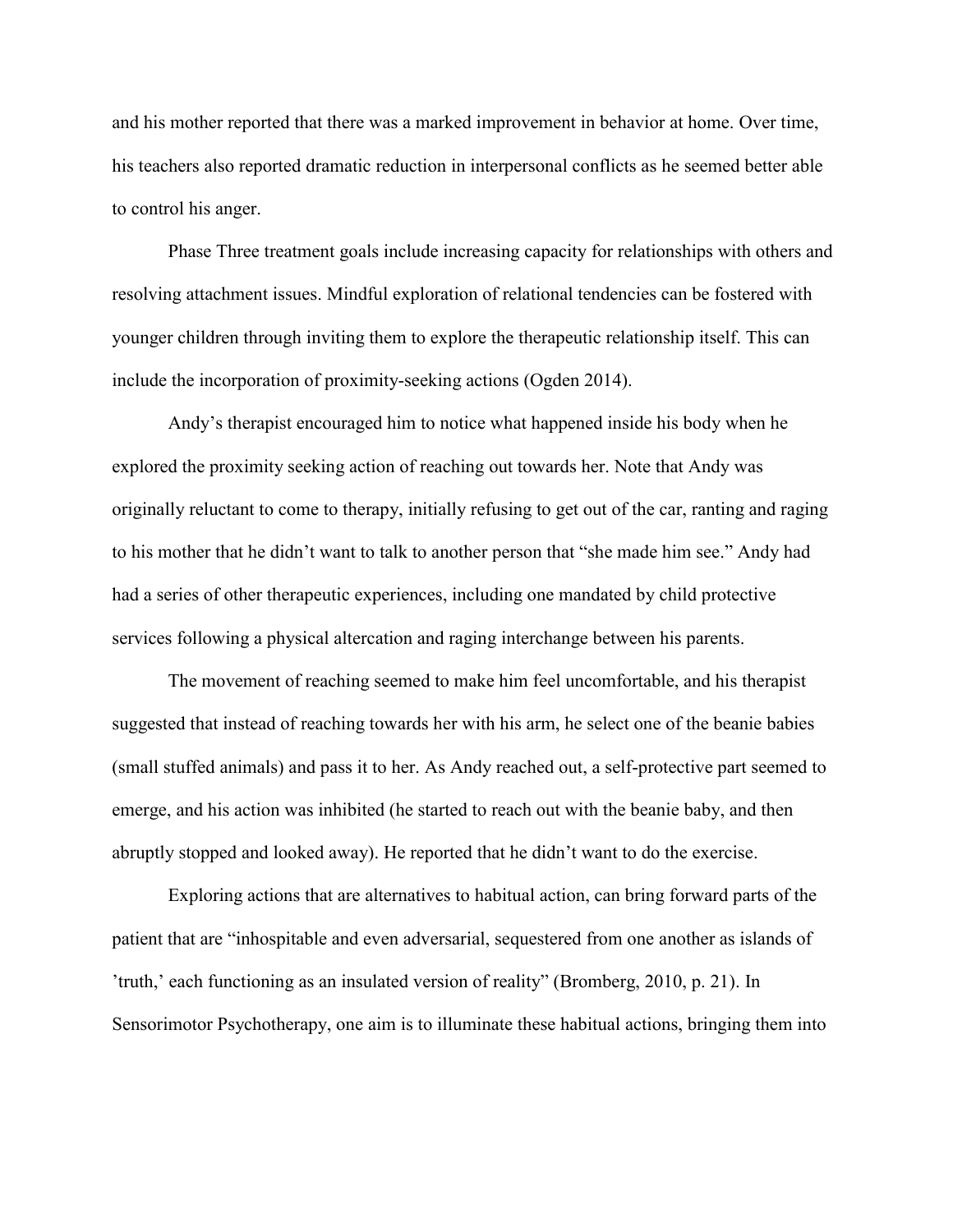awareness and tapping into the roots of familiar but problematic thoughts, feelings and behaviors in order to support more adaptive actions in relationship.

Repeating the exercise, Andy seemed more hesitant as he started reaching out, abruptly stopping, ending the exercise, turning away, and sitting down. He avoided eye contact and his body appeared to be shrinking. His therapist, contacting these elements of his experience, then said, "Maybe I pushed you to do something that you didn't want to do". He nodded, but continued to avoid eye contact. His therapist then apologized both for asking him to do something that he didn't want to do in the session and acknowledged the part of him that may be angry about it, or that wanted to get up and leave. Andy smiled a bit, saying "Yeah", but in that utterance there was a sigh of relief, as if he discovered a new part of himself—the part that was learning self-regulation—as he didn't storm out.

Subsequently, he and his therapist were able to continue playing with possibilities of reaching out by first passing a smooth river rock selected from a basket of rocks, back and forth, and then reaching out, hand extended, to his therapist. At one point he said he never had anyone to turn to for help with his dad, and seemed sad. But he became more comfortable with the action (which acquired the meaning of reaching for help) and spontaneously maintained eye contact with his therapist. His posture gradually grew elongated, tall, and seemed to be empowering and his therapist wondered out loud if this aligned posture could be translated into words. Andy said, "Usually, when I get angry, it's all a big mess." Eventually he recognized that he could get angry at his therapist or at others without the accompanying dysregulation or cascade of feelings that came out unbridled.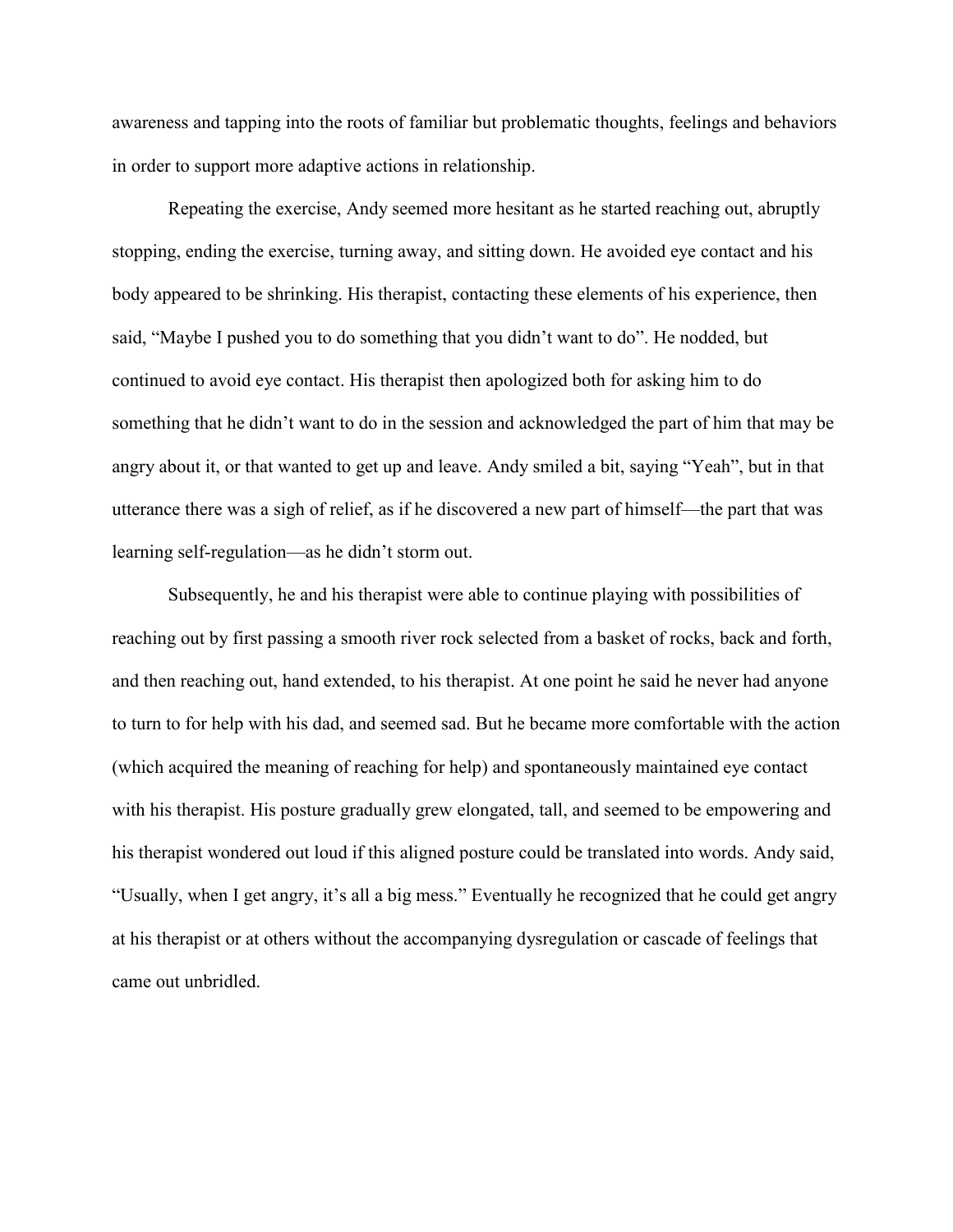Through mindful exploration such as these described in Phase Three therapy, Andy began to learn that it was possible to regulate his anger and stay in relationship, and that seeking connection, support, comfort and help could be safe and nourishing.

#### **Conclusion**

Using Embedded Relational Mindfulness to foster present moment awareness in a relational context is fundamental to collaborative therapy with our younger clients, prioritizing mindfulness over conversation. Using mindfulness of old implicit processing can then create new experiences. This helps change old patterns, as "the brain changes physically in response to experience, and new mental skills can be acquired with intentional effort with focused awareness and concentration" (Siegel, 2010, p. 84).

The case study of Andy describes the skills of Embedded Relational Mindfulness and collaboration, foundational in addressing the procedural tendencies of body and mind that emerge spontaneously. As new ways of regulating and organizing experience were embodied, new opportunities emerged between therapist and client, between client and his mother, and with his schoolmates. While we were not aiming for Andy to never again get upset, as interpersonal emotional conflicts are inevitable for children of all ages, learning better ways to recognize, regulate and channel his anger toward adaptive behavior became our collaborative goals.

Sensorimotor Psychotherapy (Ogden et al., 2006, Ogden and Fisher 2015), conceptualizes Embedded Relational Mindfulness as an overarching approach that provide tools for working with our younger clients. Utilizing embedded relational mindfulness invites curiosity and opens doors for entertaining new, more constructive possibilities. Moreover, since the consciousness of one overlaps with the consciousness another, when the client's here and now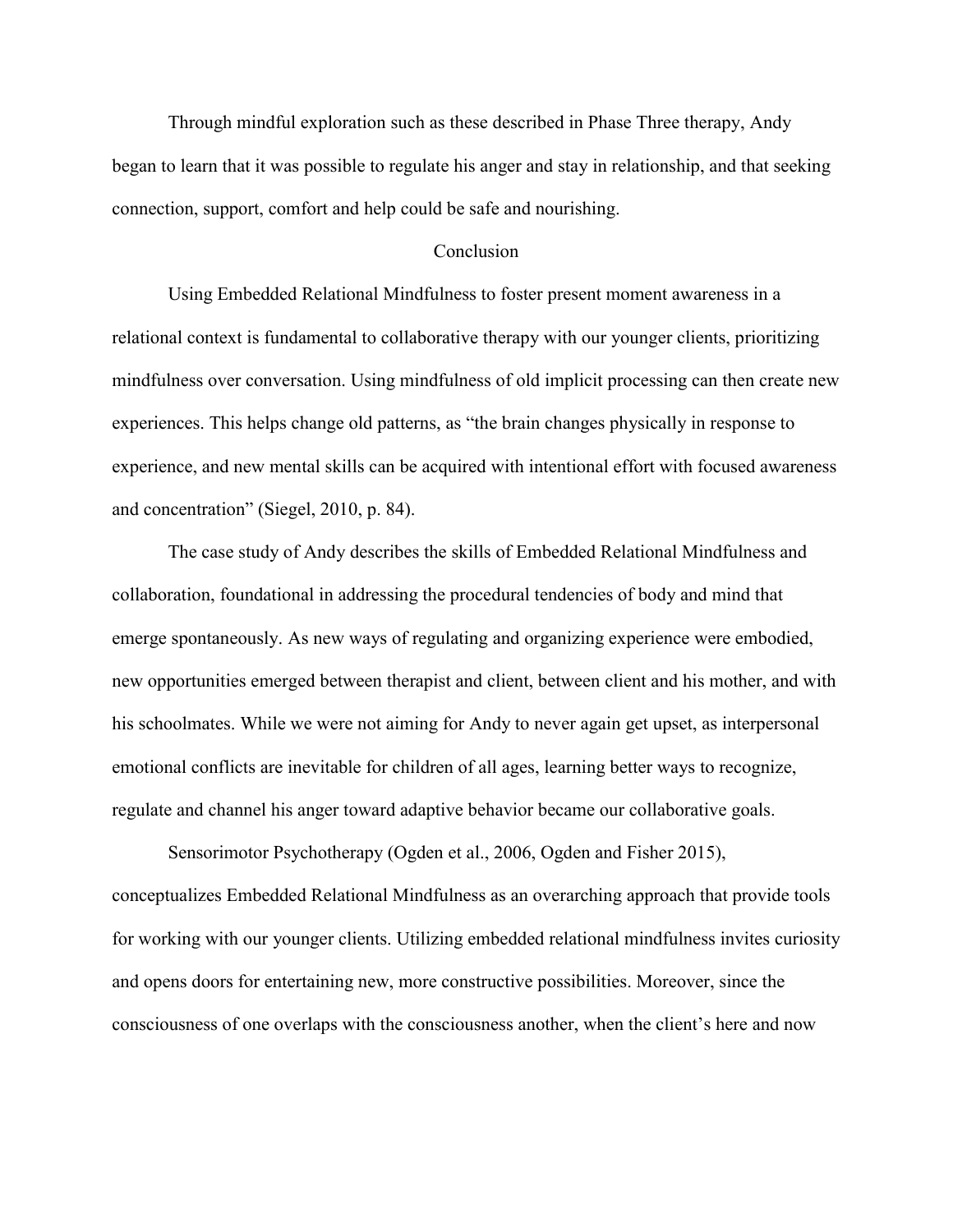experience changes toward more expansion, it activates a resonance of the same in the other. Therefore the therapist is also changed in these moments of embedded relational mindfulness.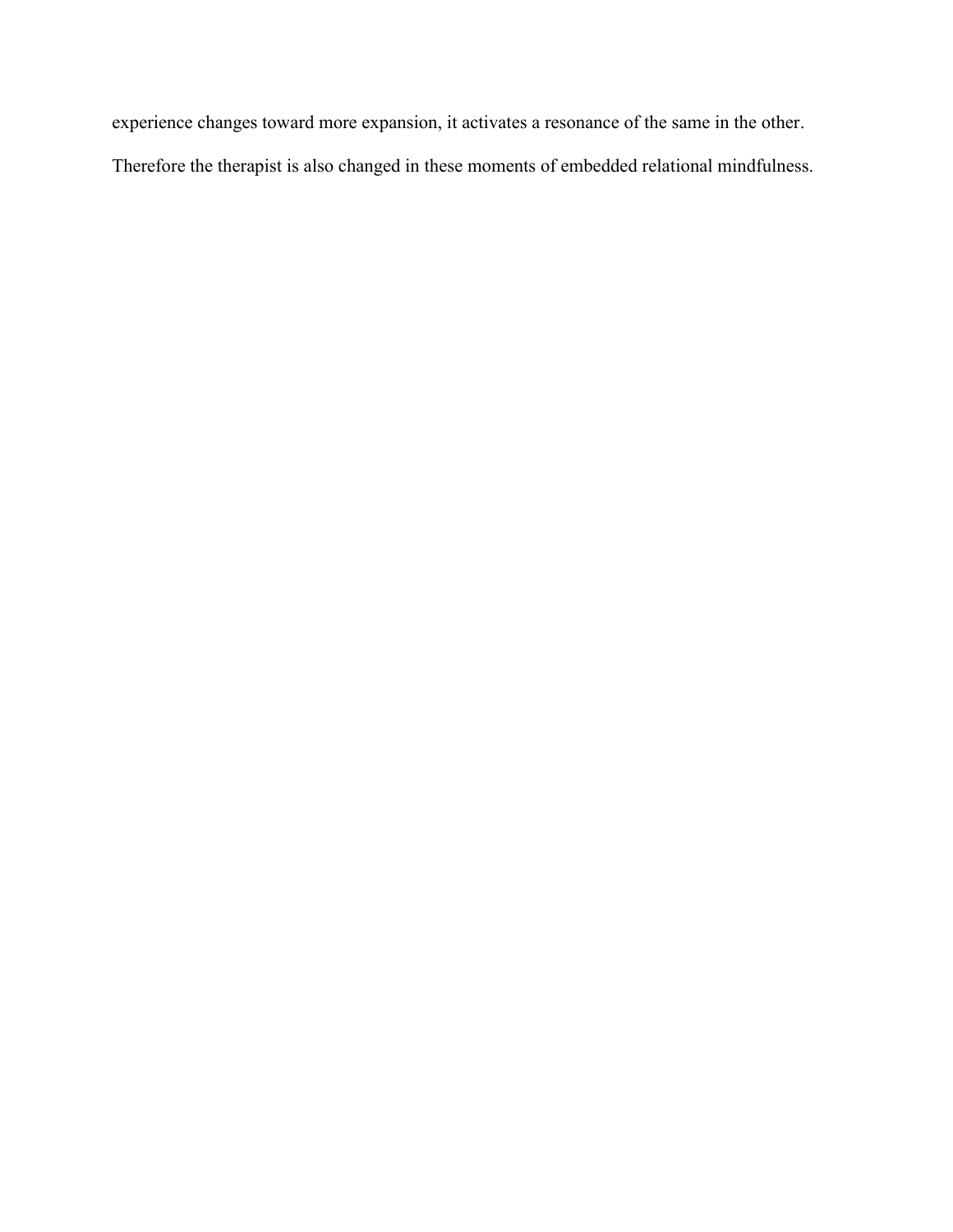#### Bibliography

- Bromberg, Minding the Dissociative Gap (2010) *Contemporary Psychoanalysis*, Vo.. 46, No. 1. William Alanson White Institute, New York, NY
- Goldstein, B., & Ogden, P. (2013). Sensorimotor psychotherapy as a foundation of group therapy with younger clients. In S. P. Gantt & B. Badenoch (Eds.), *The interpersonal neurobiology of group psychotherapy and group process pp 123-145* London: Karnac Books.
- Janet, P. (1898). *Neuroses et idées fixe.* Paris: Felix Alcan.
- Kurtz, R. (1990). *Body-centered psychotherapy: The Hakomi method*. Mendocino, CA: LifeRhythm.
- Kurtz, R. (2004). Level 1 Handbook for the Refined Hakomi Method. Retrieved January 4, 2012, from http://hakomi.com/
- Ogden, P. & Fisher, J. (2015) Sensorimotor psychotherapy: Interventions for trauma and attachment. New York: W. W. Norton.
- Ogden, P. (2014). Embedded relational mindfulness: A sensorimotor psychotherapy perspective on the treatment of trauma. In V. Folette, J Briere, D. Rozelle, J. Hopper, and D. Rome (Eds.), *Mindfulness-oriented interventions for trauma: Integrating contemplative practices.*(pp.227- 239). New York, NY: The Guilford Press.
- Ogden, P., Goldstein, B., & Fisher, J. (2012). Brain-to-brain, body-to-body: A sensorimotor psychotherapy approach for the treatment of children and adolescents. In R. Longo, D. Prescott, J. Bergman, & K. Creeden (Eds.), *Current perspectives and applications in neurobiology: Working with young persons who are victims and perpetrators of sexual abuse (pp. 229–255).* London: Karnac Books.